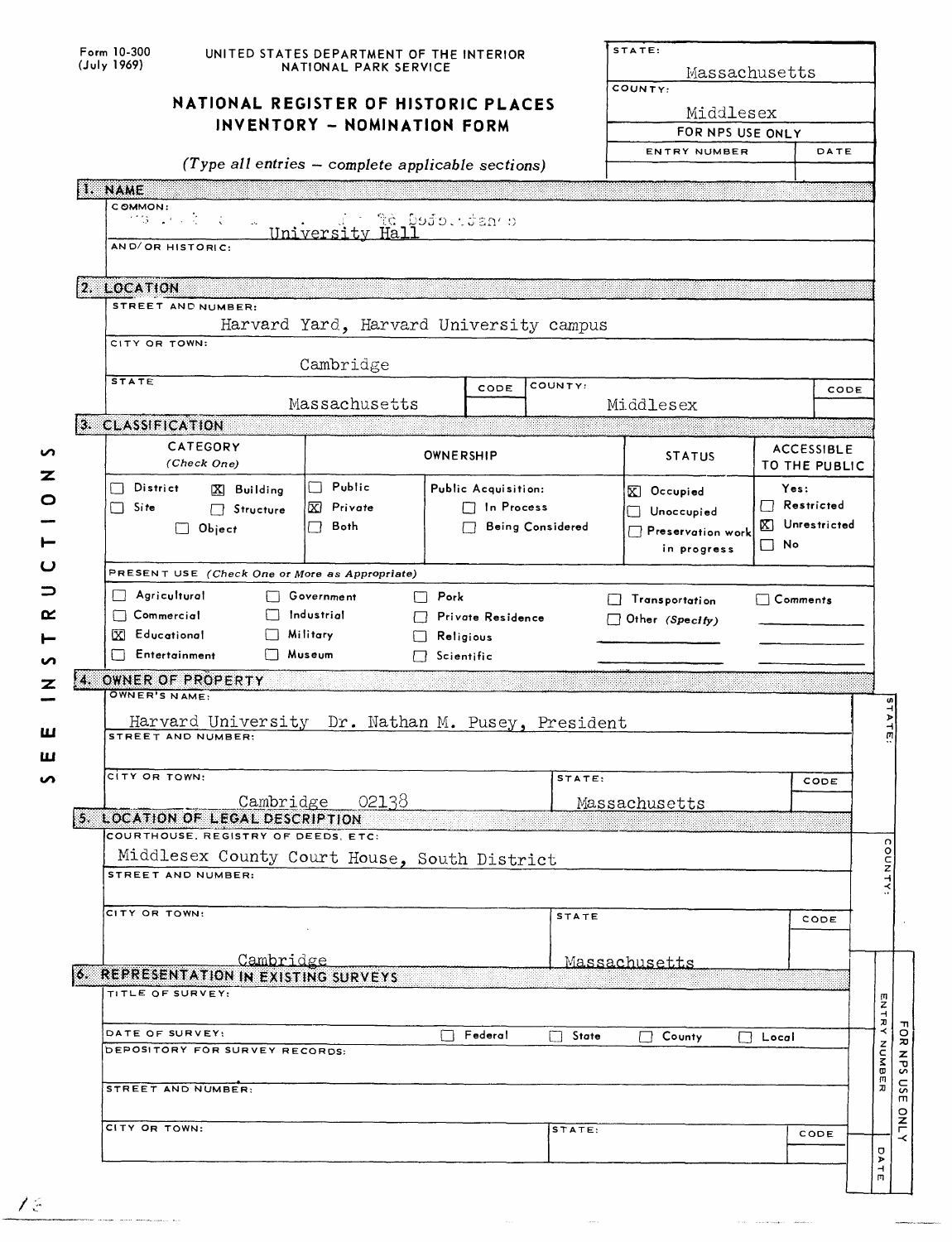| DESCRIPTION      |                |             |             |  |              |       |                    |  |  |
|------------------|----------------|-------------|-------------|--|--------------|-------|--------------------|--|--|
|                  | (Check One)    |             |             |  |              |       |                    |  |  |
| <b>CONDITION</b> | X<br>Excellent | Good        | $\Box$ Fair |  | Deterioroted | Ruins | Unexposed          |  |  |
|                  |                | (Check One) |             |  |              |       | (Check One)        |  |  |
|                  | Altered<br>ΙXΙ |             | Unaltered   |  |              | Moved | Original Site<br>M |  |  |
| $\overline{C}$   |                |             |             |  |              |       |                    |  |  |

DESCRIBE THE PRESENT AND ORIGINAL **(if known)** PHYSICAL APPEARANCE

University Hall is a large three-story over elevated and rusticated basement structure, oblong in shape, and with a hipped roof. The building, constructed of Chelmsford granite, ashlar, is 140 feet long, 50 feet wide, and about 40 feet high. The east and west long elevations are similar and each facade is divided into three sections: a seven-bay wide middle portion, painted white, adorned by four giant wooden Ionic pilasters, with a wooden balustrade on the roof above, and two flanking three-bay-wide wings. First story windows in the wings and center section have flat arches. Second-story windows of the middle portion are very tall and round-headed; those of the wings are rectangular and above them, in the third-story, are small oblong windows.

The middle section of the west elevation once had a one-story portico supported by nine granite pillars; this feature, added to the original design in  $1813$  and removed in  $1842$ , has never been reconstructed.

Two flights of stone steps, set in the end bays of the middle sections of both long elevations, lead up to the first-story level. Here round arched doors, set in rusticated stonework, give access on the first floor to four parallel halls or rooms, the central pair separated from those on the north and south by wide through (east-west) corridors paved with coarse red hexagonal tiles. These halls were originally college commons, or dining rooms, one for each class, and were served by two kitchens in the basement. The dining rooms were connected by "large round oriels" which served chiefly as tempting targets through which insults and food were hurled from class to class. The use of these rooms as commons ended in  $1842$ .

Stone cantilevered staircases located in the east-west corridors lead up to the second floor, with a large chapel in the center and recitation rooms in the wings; corridors in the third story originally opened onto the galleries of the chapel and additional recitation rooms. The chapel, measuring  $45$  by 55 feet and 30 feet in height, was used until 1858, when it was partitioned into seperate rooms. In 1896 the chapel was restored without its galleries, and presently serves as the faculty room. University Hall now houses the offices of the Dean of the Faculty of Arts and Sciences and of the Deans of Harvard College. The exterior of the building is little-altered, but the interior has been revised many times. University Hall is in excellent condition and is open to visitors.

 $\overline{a}$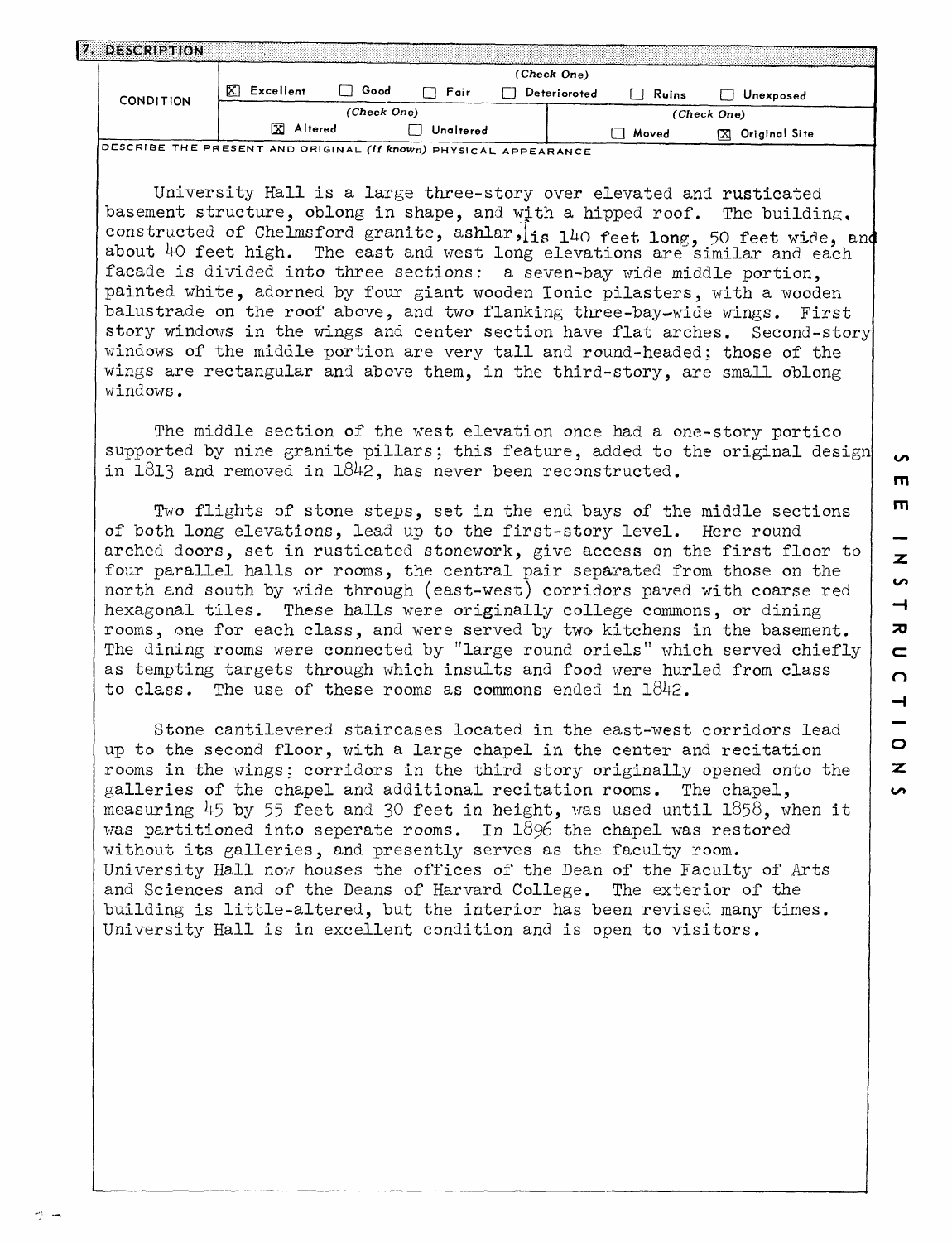| essistimonic -                                           |                              |                     |                 |
|----------------------------------------------------------|------------------------------|---------------------|-----------------|
| PERIOD (Check One or More as Appropriate)                |                              |                     |                 |
| Pre-Columbian                                            | 16th Century                 | 18th Century        | 20th Century    |
| 15th Century                                             | 17th Century<br>$\mathbf{1}$ | 19th Century<br>لجا |                 |
| SPECIFIC DATE(S) (If Applicable and Known)               |                              | 1813-15             |                 |
| AREAS OF SIGNIFICANCE (Check One or More as Appropriate) |                              |                     |                 |
| Abor iginal                                              | E ducati on                  | Political           | Urban Planning  |
| Prehistoric                                              | Engineering                  | Religion/Phi.       | Other (Specify) |
| <b>Historic</b><br>. .                                   | Industry                     | losophy             |                 |
| $\mathbb{X}$ Agriculture                                 | Invention                    | Science             |                 |
| Architecture                                             | Landscape                    | Sculpture           |                 |
| Art<br>П                                                 | Architecture                 | Social/Human-       |                 |
| Commerce<br>□                                            | Literature                   | itarian             |                 |
| Communications                                           | Military                     | Theater             |                 |
| Conservation<br>$\mathbf{1}$                             | Music                        | Transportation      |                 |

**STATEMENT OF SIGNIFICANCE** 

Designed by the Boston architect Charles Bulfinch in 1812 and constructed by Loammi Baldwin, Jr. in 1813-14, University Hall is a superb example of a large college building built in the Federal or Classical Revival style. The exterior of University Hall is little-altered but its interior has been greatly changed over the years.

## History

On November 8, 1812 a committee was appointed "to devise the form and site of a Building on the College to include a Common Hall." The committee immediately requested the assistance of Charles Bulfinch of Boston, who prepared three alternative plans for the proposed structure. On December 12, Harvard University paid the architect \$100 for his plans. Construction began on July 1, 1813 and the building was substantially completed in  $1814$ . Loammi Baldwin, Jr. was in charge of the construction until May  $181<sup>4</sup>$  and Bulfinch then supervised the work through to completion in 1815. Cost of construction was \$65,000.

Of the changes in design made during construction, the most significant were the addition of "the Colonnade delineated by Mr. Bulfinch" to the west front and the ommission of a proposed cupola and two flights of stairs from the east front corresponding to those on the west "on account of the expense." The omitted steps were added in  $1917$  and  $1842$  the much criticize colonnade or porch on the west front was removed. In  $1842$ the commons was abolished and in the following decades the interior of University Hall was substantially altered.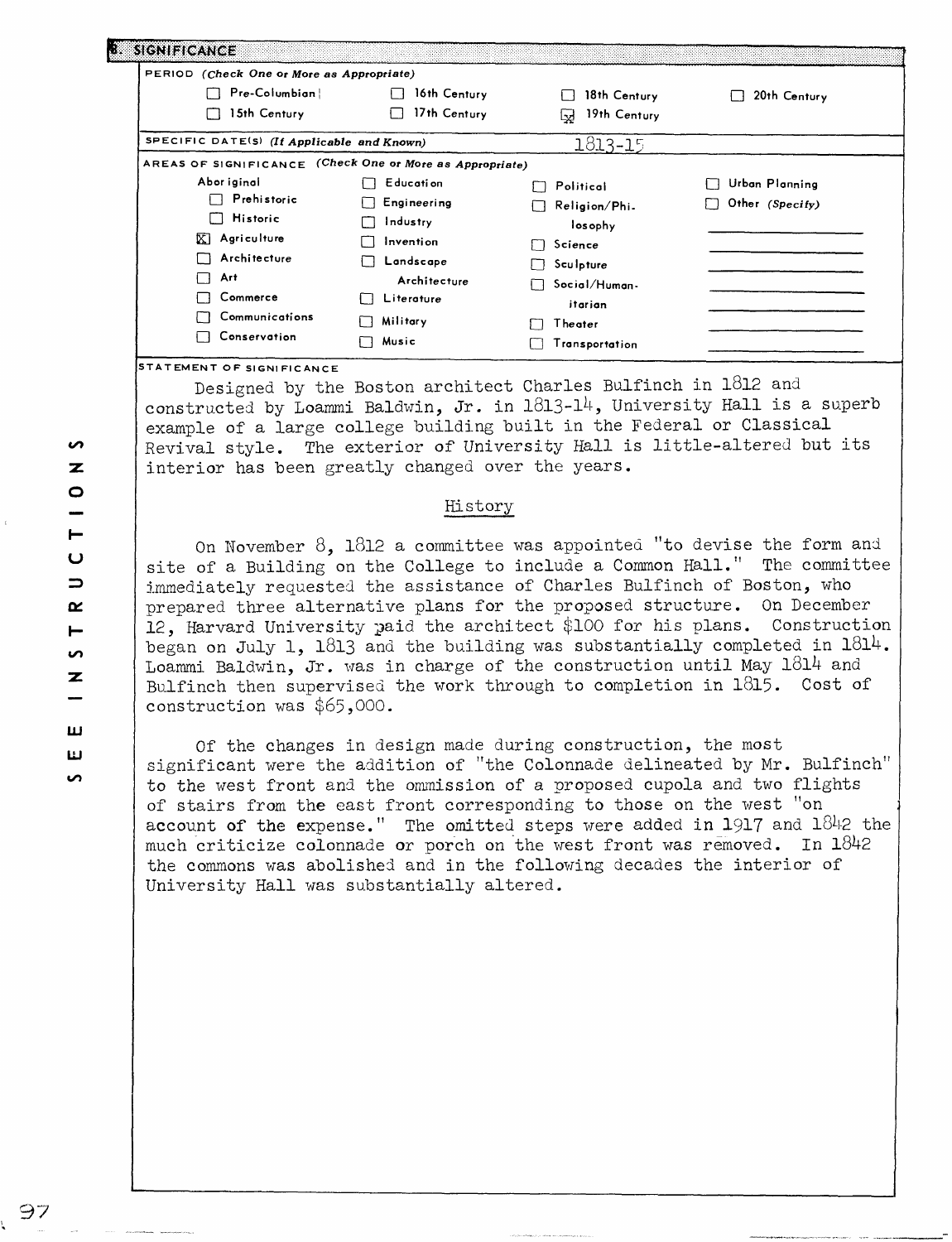| 9. MAJOR BIBLIOGRAPHICAL REFERENCES |                                                                                                                                                                                                                                                                                                                |                   |                                            |                                                                |  |      |                                                       |                                                                                            |           |           |      |  |  |
|-------------------------------------|----------------------------------------------------------------------------------------------------------------------------------------------------------------------------------------------------------------------------------------------------------------------------------------------------------------|-------------------|--------------------------------------------|----------------------------------------------------------------|--|------|-------------------------------------------------------|--------------------------------------------------------------------------------------------|-----------|-----------|------|--|--|
|                                     | Charles A. Place, Charles Bulfinch, Architect and Citizen (Boston, 1925),<br>138, 210-12, 240.                                                                                                                                                                                                                 |                   |                                            |                                                                |  |      |                                                       |                                                                                            |           |           |      |  |  |
|                                     | Henry-Russell Hitchcock, Architecture, Nineteenth and Twentieth Centuries<br>(Baltimore, 1963), 84.                                                                                                                                                                                                            |                   |                                            |                                                                |  |      |                                                       |                                                                                            |           |           |      |  |  |
|                                     | Talbot F. Hamlin, The American Spirit in Architecture (New Haven, 1926).                                                                                                                                                                                                                                       |                   |                                            |                                                                |  |      |                                                       |                                                                                            |           |           |      |  |  |
|                                     |                                                                                                                                                                                                                                                                                                                |                   |                                            |                                                                |  |      |                                                       | Wayne Andrews, Architecture, Ambition, and Americans (New York, 1955), 99.                 |           |           |      |  |  |
|                                     | 10. GEOGRAPHICAL DATA<br>LATITUDE AND LONGITUDE COORDINATES<br>LATITUDE AND LONGITUDE COORDINATES                                                                                                                                                                                                              |                   |                                            |                                                                |  |      |                                                       |                                                                                            |           |           |      |  |  |
|                                     |                                                                                                                                                                                                                                                                                                                |                   |                                            | DEFINING A RECTANGLE LOCATING THE PROPERTY                     |  |      | $\bullet$                                             | DEFINING THE CENTER POINT OF A PROPERTY<br>OF LESS THAN TEN ACRES                          |           |           |      |  |  |
| CORNER                              |                                                                                                                                                                                                                                                                                                                | LATITUDE          |                                            | LONGITUDE                                                      |  |      | R                                                     | LATITUDE                                                                                   | LONGITUDE |           |      |  |  |
| NW                                  | $\bullet$                                                                                                                                                                                                                                                                                                      | $\bullet$         |                                            | Degrees Minutes Seconds   Degrees Minutes Seconds<br>$\bullet$ |  |      |                                                       | Degrees Minutes Seconds   Degrees Minutes Seconds                                          |           |           |      |  |  |
| NE.                                 | $\bullet$                                                                                                                                                                                                                                                                                                      |                   | $\mathbf{r}$ , and the set of $\mathbf{r}$ | $\bullet$                                                      |  |      |                                                       | $42$ ° 22 $'$ 28 $'$                                                                       |           | 71°07'05" |      |  |  |
| <b>SE</b>                           | $\bullet$ .                                                                                                                                                                                                                                                                                                    | <b>Contractor</b> | $\mathbf{m}$                               | $\circ$                                                        |  |      |                                                       |                                                                                            |           |           |      |  |  |
| <b>SW</b>                           | o                                                                                                                                                                                                                                                                                                              |                   |                                            | $\bullet$<br>APPROXIMATE ACREAGE OF NOMINATED PROPERTY: 1      |  |      |                                                       |                                                                                            |           |           |      |  |  |
|                                     |                                                                                                                                                                                                                                                                                                                |                   |                                            |                                                                |  |      |                                                       | acre<br>LIST ALL STATES AND COUNTIES FOR PROPERTIES OVERLAPPING STATE OR COUNTY BOUNDARIES |           |           |      |  |  |
| STATE:                              |                                                                                                                                                                                                                                                                                                                |                   |                                            |                                                                |  | CODE |                                                       | COUNTY                                                                                     |           |           | CODE |  |  |
| STATE:                              |                                                                                                                                                                                                                                                                                                                |                   |                                            |                                                                |  | CODE |                                                       | COUNTY:                                                                                    |           |           |      |  |  |
| STATE:                              | CODE                                                                                                                                                                                                                                                                                                           |                   |                                            |                                                                |  |      | COUNTY:                                               | CODE                                                                                       |           |           |      |  |  |
| STATE:                              | CODE                                                                                                                                                                                                                                                                                                           |                   |                                            |                                                                |  |      |                                                       | COUNTY:                                                                                    |           |           | CODE |  |  |
| <b>11. FORM PREPARED BY</b>         |                                                                                                                                                                                                                                                                                                                |                   |                                            |                                                                |  |      |                                                       |                                                                                            |           |           |      |  |  |
|                                     | NAME AND TITLE:                                                                                                                                                                                                                                                                                                |                   |                                            |                                                                |  |      |                                                       |                                                                                            |           |           |      |  |  |
|                                     | _Charles W. Snell, Survey Historian<br>ORGANIZATION Division of History, Office of Archeology and<br>DATE                                                                                                                                                                                                      |                   |                                            |                                                                |  |      |                                                       |                                                                                            |           |           |      |  |  |
|                                     | Historic Preservation, National Park Service                                                                                                                                                                                                                                                                   |                   |                                            |                                                                |  |      |                                                       |                                                                                            |           |           |      |  |  |
|                                     | STREET AND NUMBER:                                                                                                                                                                                                                                                                                             |                   |                                            |                                                                |  |      |                                                       |                                                                                            |           |           |      |  |  |
|                                     | $801 - 19th$ Street, N.W.                                                                                                                                                                                                                                                                                      |                   |                                            |                                                                |  |      |                                                       |                                                                                            |           |           |      |  |  |
|                                     | $\mathsf{c}$ i $\mathsf{TS}$ or town:                                                                                                                                                                                                                                                                          |                   |                                            |                                                                |  |      |                                                       | <b>STATE</b>                                                                               |           |           | CODE |  |  |
|                                     | <b>Washington</b><br><b>IZ STATE LIARON OF HOLD CALLON</b>                                                                                                                                                                                                                                                     |                   |                                            |                                                                |  |      |                                                       | NATIONAL REGISTER VERIFICATION<br>E8006318)                                                |           |           |      |  |  |
|                                     |                                                                                                                                                                                                                                                                                                                |                   |                                            |                                                                |  |      |                                                       |                                                                                            |           |           |      |  |  |
|                                     | As the designated State Liaison Officer for the Na-<br>I hereby certify that this property is included in the<br>tional Historic Preservation Act of 1966 (Public Law<br>National Register.<br>89-665), I hereby nominate this property for inclusion<br>in the National Register and certify that it has been |                   |                                            |                                                                |  |      |                                                       |                                                                                            |           |           |      |  |  |
|                                     | evaluated according to the criteria and procedures set<br>forth by the National Park Service. The recommended<br>level of significance of this nomination is:<br>State $\Box$<br>$National \Box$<br>Local $\Box$                                                                                               |                   |                                            |                                                                |  |      | Chief, Office of Archeology and Historic Preservation |                                                                                            |           |           |      |  |  |
|                                     | Name $\frac{1}{2}$                                                                                                                                                                                                                                                                                             |                   |                                            |                                                                |  |      | ATTEST:                                               |                                                                                            |           |           |      |  |  |
|                                     | Title                                                                                                                                                                                                                                                                                                          |                   |                                            |                                                                |  |      |                                                       | Keeper of The National Register                                                            |           |           |      |  |  |
|                                     | Date $\overline{\phantom{0}}$                                                                                                                                                                                                                                                                                  |                   |                                            |                                                                |  |      |                                                       |                                                                                            |           |           |      |  |  |

 $\bullet$  $\mathbf{m}$  $\blacksquare$ 

 $\overline{\phantom{0}}$  $\overline{\mathbf{z}}$  $\overline{v}$  $\rightarrow$  $\overline{\mathbf{z}}$  $\subset$  $\Omega$ 

 $\begin{array}{c} 1 & 1 \\ 0 & 1 \end{array}$ 

 $\overline{\mathbf{z}}$  $\overline{v}$